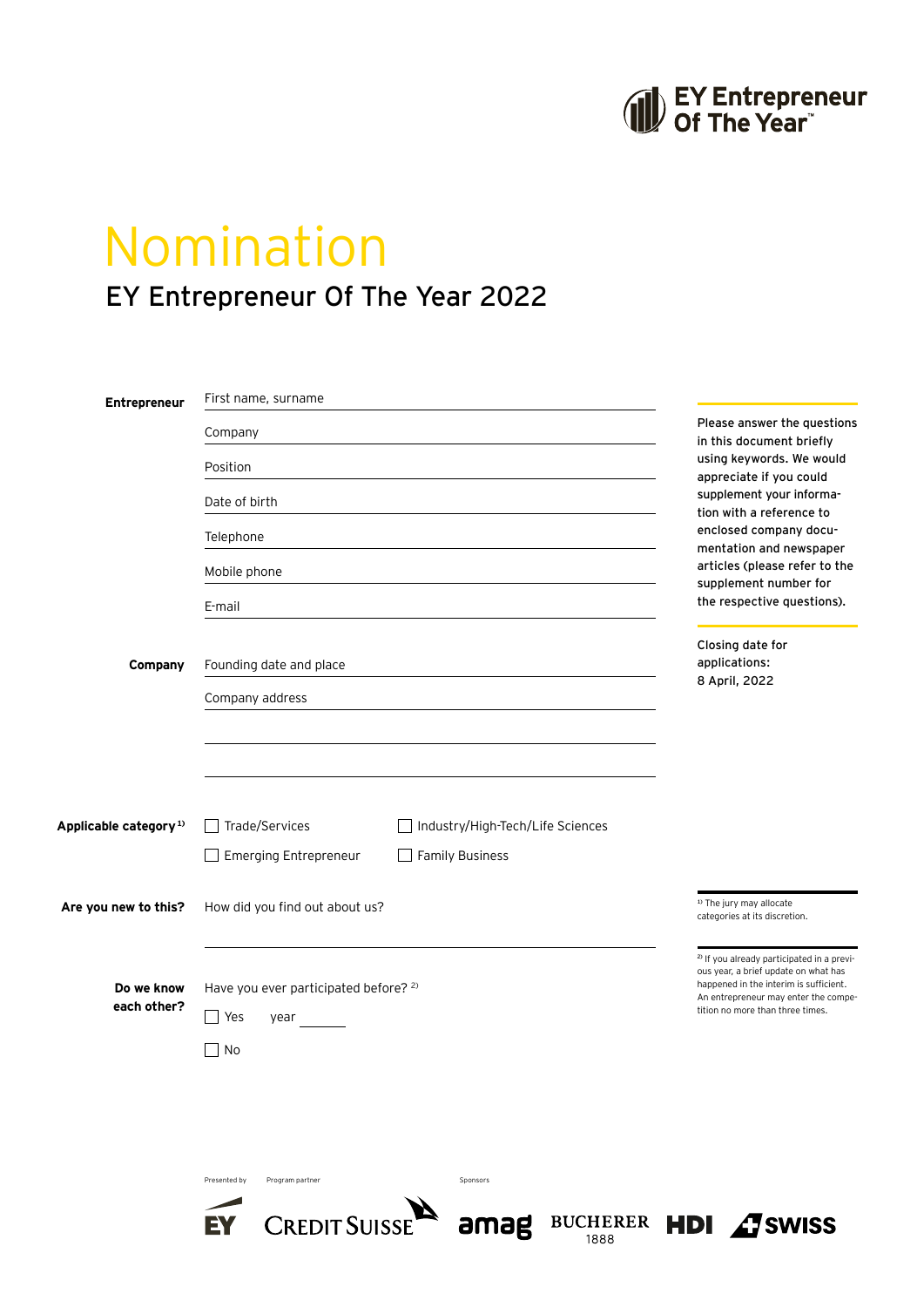| <b>Company profile</b> | Max. 5 sentences <sup>3)</sup>                 | Supplement number:                                                                                                    |
|------------------------|------------------------------------------------|-----------------------------------------------------------------------------------------------------------------------|
|                        |                                                |                                                                                                                       |
|                        |                                                |                                                                                                                       |
|                        |                                                |                                                                                                                       |
|                        |                                                |                                                                                                                       |
|                        |                                                |                                                                                                                       |
|                        |                                                |                                                                                                                       |
| Core competence/USP    | Max. 5 sentences <sup>3)</sup>                 | Supplement number:                                                                                                    |
|                        |                                                | and the control of the control of the control of the control of the control of the control of the control of the      |
|                        |                                                |                                                                                                                       |
|                        |                                                | <u> 1989 - Johann Stoff, deutscher Stoff, der Stoff, der Stoff, der Stoff, der Stoff, der Stoff, der Stoff, der S</u> |
|                        |                                                |                                                                                                                       |
|                        |                                                |                                                                                                                       |
|                        |                                                |                                                                                                                       |
|                        | Company history Max. 5 sentences <sup>3)</sup> | Supplement number:                                                                                                    |
|                        |                                                |                                                                                                                       |
|                        |                                                |                                                                                                                       |
|                        |                                                |                                                                                                                       |
|                        |                                                |                                                                                                                       |
|                        |                                                |                                                                                                                       |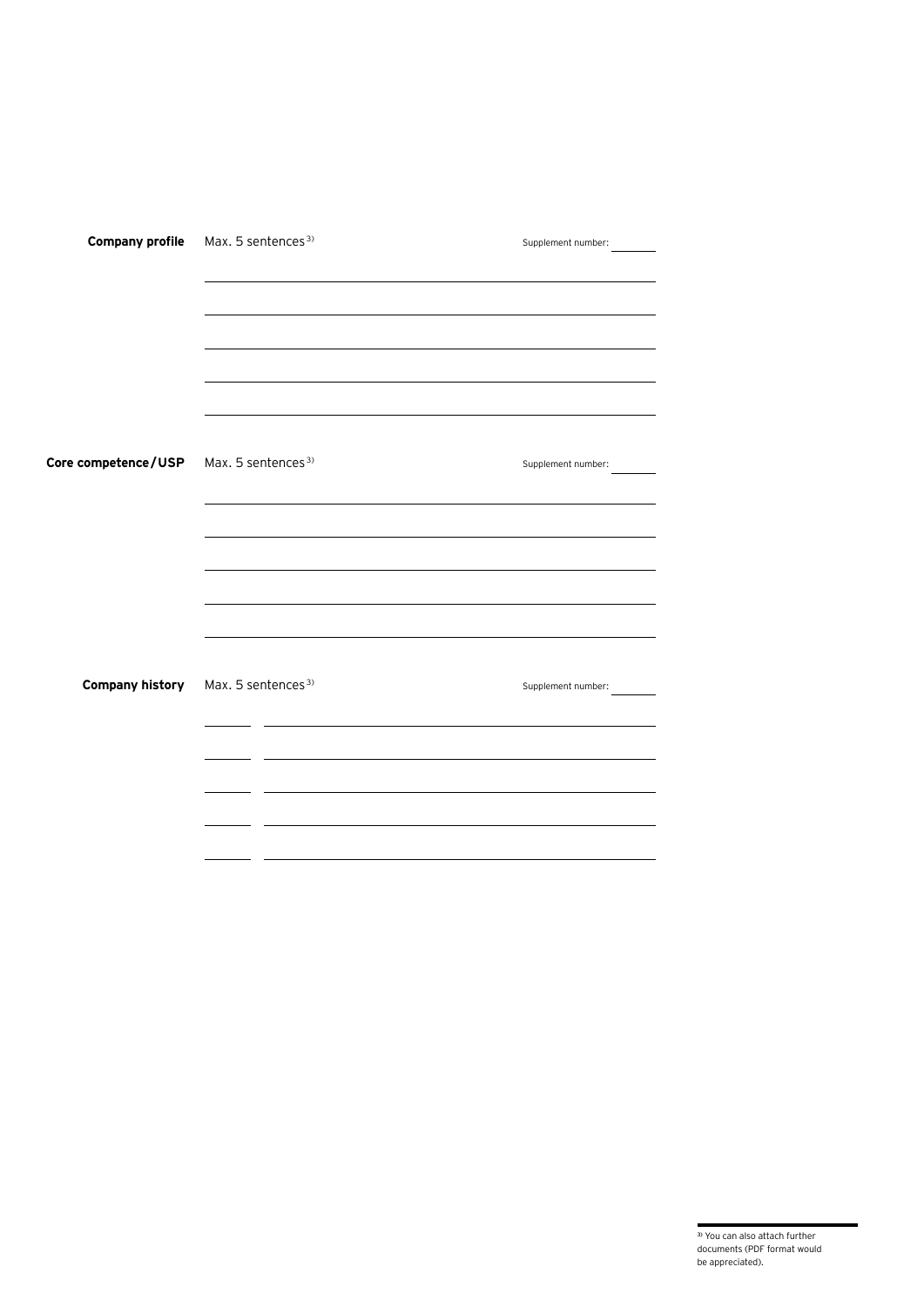| Facts and figures <sup>4)</sup> | Your share in the company in %                                         |      |      |                    |      |  |  |
|---------------------------------|------------------------------------------------------------------------|------|------|--------------------|------|--|--|
|                                 |                                                                        |      |      |                    |      |  |  |
|                                 | The 3 other largest shareholders (their shares in %)                   |      |      |                    |      |  |  |
|                                 | 1. Name / %                                                            |      |      |                    |      |  |  |
|                                 | 2. Name / %                                                            |      |      |                    |      |  |  |
|                                 | 3. Name / %                                                            |      |      |                    |      |  |  |
|                                 |                                                                        |      |      |                    |      |  |  |
|                                 | Turnover figures and number of employees in the last four fiscal years |      |      |                    |      |  |  |
|                                 |                                                                        | 2021 | 2020 | 2019               | 2018 |  |  |
|                                 | Turnover in millions of CHF                                            |      |      |                    |      |  |  |
|                                 | Number of employees                                                    |      |      |                    |      |  |  |
|                                 | Countries in which you operate                                         |      |      | Supplement number: |      |  |  |
|                                 | Important links for further information <sup>3)</sup>                  |      |      | Supplement number: |      |  |  |
|                                 |                                                                        |      |      |                    |      |  |  |
| Confirmation                    | Place, date                                                            |      |      |                    |      |  |  |
|                                 | Signature                                                              |      |      |                    |      |  |  |

3) You can also attach further documents (PDF format would be appreciated).

4) Your information will be kept strictly confidential. Only the jury and the organizers, who have all signed confidentiality agreements, will have access to your information. Only the number of employees, and no further facts and figures, will be disclosed outside the organization.